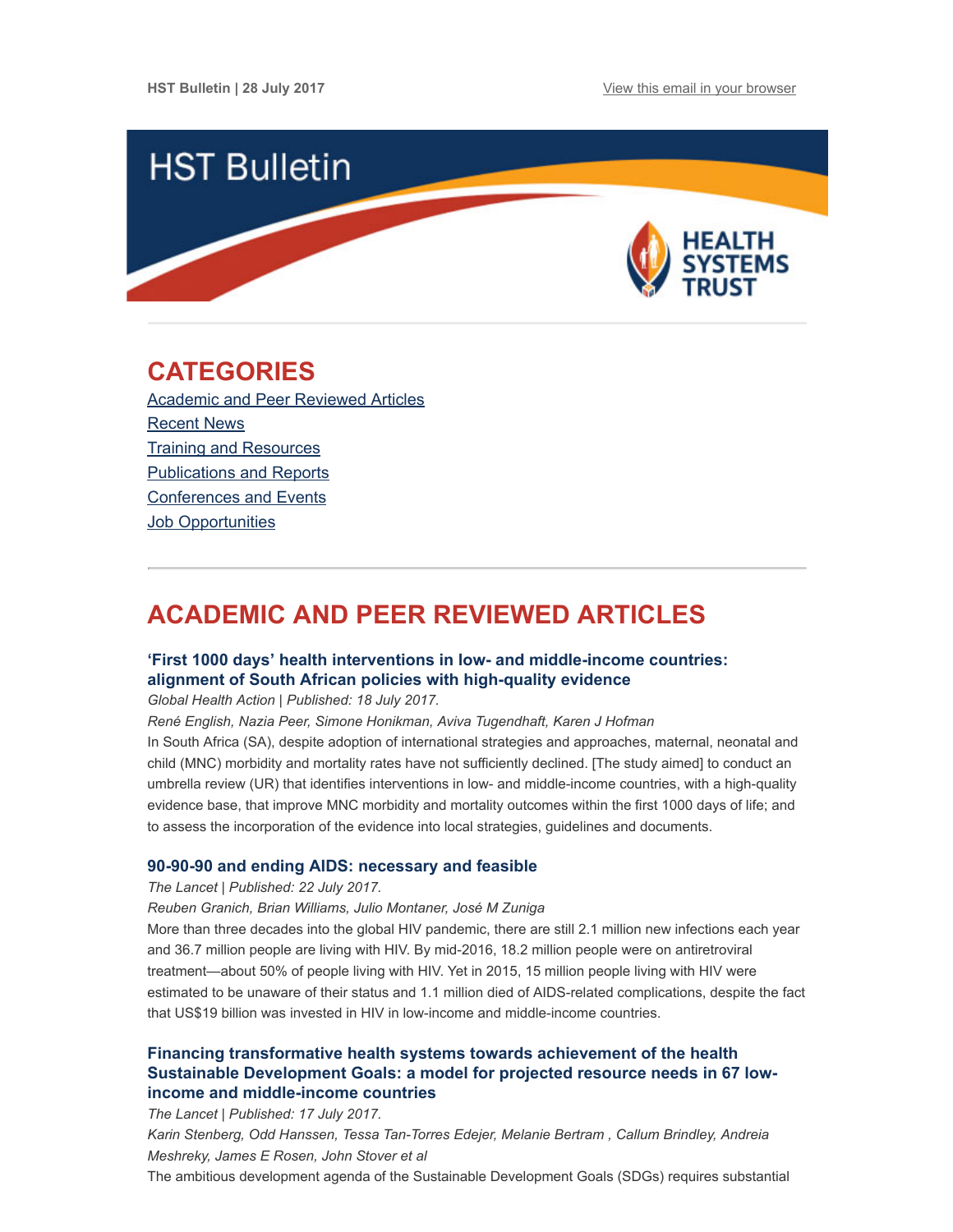investments across several sectors, including for SDG 3 (healthy lives and wellbeing). No estimates of the additional resources needed to strengthen comprehensive health service delivery towards the attainment of SDG 3 and universal health coverage in low-income and middle-income countries have been published.

# [Understanding](http://sti.bmj.com/content/93/Suppl_3/e052976) the relationship between couple dynamics and engagement with HIV care services: insights from a qualitative study in Eastern and Southern Africa

British Medical journal | Published: 23 July 2017.

Joyce Wamoyi, Jenny Renju, Mosa Moshabela, Estelle McLean, Daniel Nyato, Doris Mbata, Oliver Bonnington, Janet Seeley et al

[A study] to explore the interplay between couple dynamics and the engagement of people living with HIV (PLHIV) with HIV care and treatment services in three health and demographic surveillance sites in Tanzania, Malawi and South Africa.

# 'I am treated well if I adhere to my HIV medication': putting [patient–provider](http://sti.bmj.com/content/93/Suppl_3/e052973) interactions in context through insights from qualitative research in five sub-Saharan African countries

British Medical Journal | Published: 23 July 2017.

Ken Ondenge, Jenny Renju, Oliver Bonnington, Mosa Moshabela, Joyce Wamoyi, Constance Nyamukapa, Janet Seeley, Alison Wringe et al

The nature of patient–provider interactions and communication is widely documented to significantly impact on patient experiences, treatment adherence and health outcomes. Yet little is known about the broader contextual factors and dynamics that shape patient–provider interactions in high HIV prevalence and limited-resource settings. Drawing on qualitative research from five sub-Saharan African countries, we seek to unpack local dynamics that serve to hinder or facilitate productive patient–provider interactions.

## Using social media to engage nurses in health policy [development](http://onlinelibrary.wiley.com/doi/10.1111/jonm.12501/full)

Journal of Nursing Management | Published: 23 July 2017.

Siobhan O'Connor

Nurses are often not directly involved in policy creation and some feel it is a process they cannot easily influence. [This study aimed] to explore nurses' views on future priorities for the profession and to examine social media as an engagement tool to aid policy discussion and development.

## Systems science for universal health [coverage](http://www.who.int/bulletin/volumes/95/7/17-192542/en/)

World Health Organisation | Published: 7 July 2017.

### Timothy G Evans, Marie Paule Kieny

It is 20 years since an international consultation in Lejondal, Sweden, highlighted the need for more and better research "to understand and improve how societies organize themselves in achieving collective health goals, and how different actors interact in the policy and implementation processes to contribute to policy outcomes." One outcome was the creation of the Alliance for Health Policy and Systems Research.

## Role for academic institutions and think tanks in speeding progress on sustainable [development](http://www.bmj.com/content/358/bmj.j3519) goals

British Medical Journal | Published: 24 July 2017.

## Ilona Kickbusch, Johanna Hanefeld

Academic institutions and think tanks are uniquely placed to broker links between different sectors and assist with cross cutting approaches to achieving the health related sustainable development goals, say Ilona Kickbusch and Johanna Hanefeld.

#### [\(Return](#page-0-1) to Top)

# <span id="page-1-0"></span>RECENT NEWS

Child living with HIV maintains [remission](https://www.nih.gov/news-events/news-releases/child-living-hiv-maintains-remission-without-drugs-since-2008) without drugs since 2008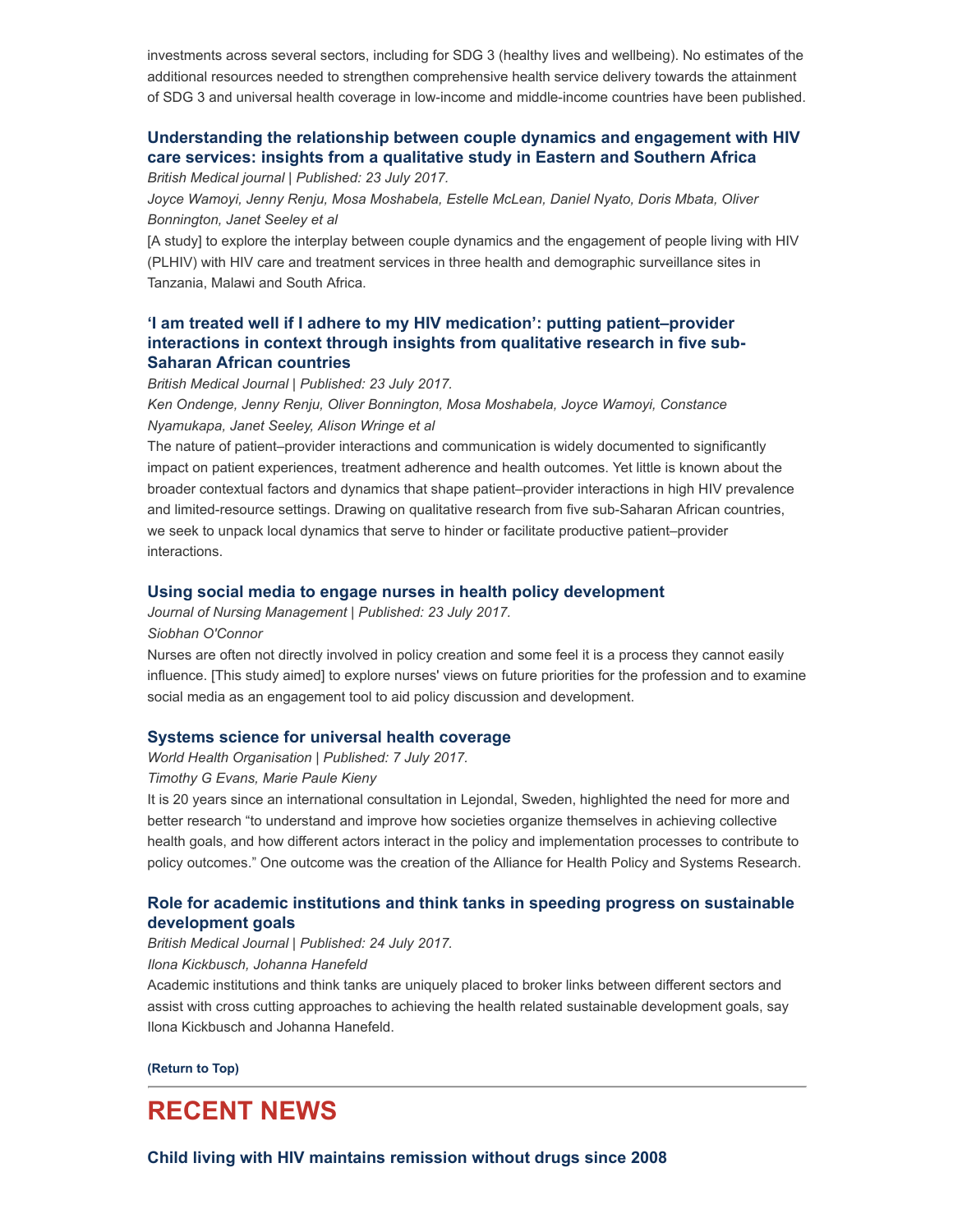#### National Institutes of Health | 24 July 2017.

A nine-year-old South African child who was diagnosed with HIV infection at one month of age and received anti-HIV treatment during infancy has suppressed the virus without anti-HIV drugs for eight and a half years, scientists reported today at the 9th IAS Conference on HIV Science in Paris.

### Quicker TB test [available](https://www.health-e.org.za/2017/07/27/quicker-tb-test-available-hiv-patients-sa/) for HIV patients in SA

Health-E News | 27 July 2017.

A quicker, simpler test for tuberculosis (TB) in people living with HIV is not being used widely enough in South Africa, despite new evidence of its benefits, according to international humanitarian organisation Doctors Without Borders (MSF).

### World on track to meet HIV goals – [UNAIDS](https://www.health-e.org.za/2017/07/20/world-finally-track-meet-hiv-goals-says-unaids/)

Health-E News | 20 July 2017. We are closer than ever before to ending AIDS but there is much still to do, according to a new report.

### As NHI looms, should medical scheme [members](https://www.moneyweb.co.za/news/south-africa/as-nhi-looms-should-medical-scheme-members-be-worried/) be worried?

MoneyWeb | 17 July 2017. Government medical schemes will be the first to be swallowed.

### Gazetted NHI offers opportunity for [collaborative](http://www.iol.co.za/news/opinion/gazetted-nhi-offers-opportunity-for-collaborative-solutions-10489758) solutions

IOL | 26 July 2017.

In our response to the National Health Insurance White Paper that was released in December 2015, the Hospital Association of South Africa (HASA) argued for collaboration and for concurrent actions to the design of the Insurance that would address a number of urgent healthcare delivery issues, mainly the human resource and infrastructure shortages that are spread throughout the system.

### Why sharing HIV treatment is [dangerous](https://www.health-e.org.za/2017/07/18/sharing-hiv-treatment-dangerous/)

Health-e News | 18 July 2017.

MPUMALANGA – When Philip Madonsela's HIV positive partner Duduzile Gumede defaulted on her antiretroviral treatment he was surprised to discover that she stopped collecting her medication from the clinic because she was taking their daughter's treatment.

### WHO [estimates](http://www.who.int/mediacentre/news/releases/2017/cost-health-targets/en/) cost of reaching global health targets by 2030

World Health Organisation | 17 July 2017.

The SDG Health Price Tag, published today in The Lancet Global Health, estimates the costs and benefits of progressively expanding health services in order to reach 16 Sustainable Development Goal (SDG) health targets in 67 low- and middle-income countries that account for 75% of the world's population.

### A 'lively' year for HIV [research](https://www.medicalbrief.co.za/archives/lively-year-hiv-research-far/) so far

#### Medical Brief | 19 July 2017.

This has been a lively year for HIV research says an i-base report. Even though only one new drug was approved (a once-daily version of raltegravir) several key generic approvals (dolutegravir and tenofovir/FTC) are perhaps just as important.

### Life [Esidimeni:](https://www.dailymaverick.co.za/article/2017-07-20-life-esidimeni-justice-at-last-dikgang-moseneke-enters-the-tragedy/#.WXHzgoSGPIV) Justice at last? Dikgang Moseneke enters the tragedy

#### Daily Maverick | 21 July 2017.

Justice Dikgang Moseneke has been appointed to lead a key redress process aiming to bring healing to the families of Life Esidimeni patients, after more than 100 people died when they were moved from the facility to NGOs last year. Moseneke is the ideal candidate to address the pain caused.

[\(Return](#page-0-1) to Top)

# <span id="page-2-0"></span>TRAINING AND RESOURCES

WHO [implementation](http://www.who.int/hiv/pub/prep/prep-implementation-tool/en/) tool for pre-exposure prophylaxis (PrEP) of HIV infection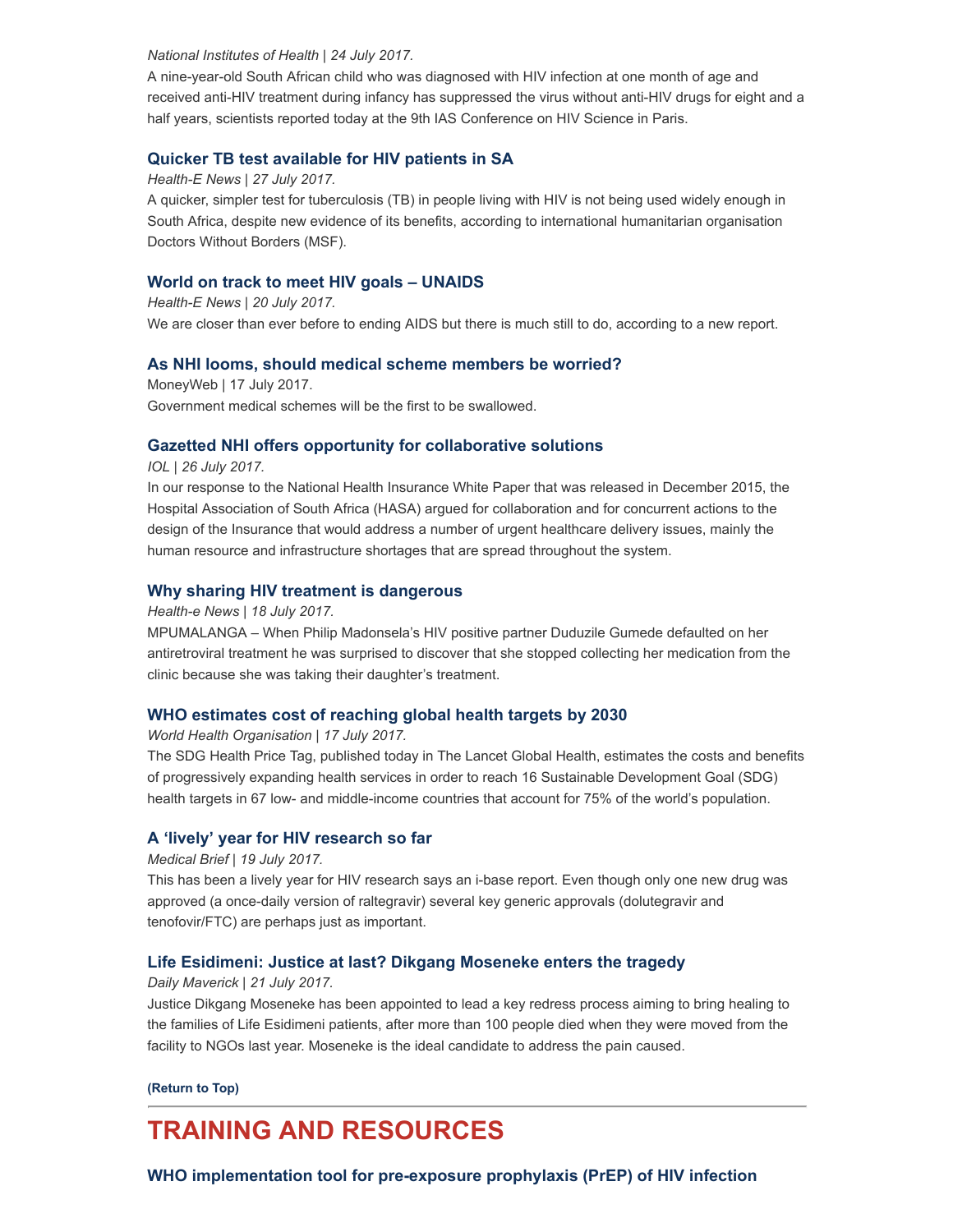#### World Health Organisation | July 2017.

Following the WHO recommendation in September 2015 that "oral pre-exposure prophylaxis (PrEP) should be offered as an additional prevention choice for people at substantial risk of HIV infection as part of combination HIV prevention approaches", partners in countries expressed the need for practical advice on how to consider the introduction of PrEP and start implementation.

In response, WHO has developed this series of modules to support the implementation of PrEP among a range of populations in different settings.

## Adult [antiretroviral](http://www.sahivsoc.org/Files/Adult%20ART%20GUIDELINE_June%202017.pdf) therapy guidelines 2017

Southern Africa HIV Clinicians Society | 14 July 2017.

These guidelines are intended as an update to those published in the Southern African Journal of HIV Medicine in 2014 and the update on when to initiate antiretroviral therapy in 2015. Since the release of the previous guidelines, the scale-up of antiretroviral therapy (ART) in southern Africa has continued. New antiretroviral drugs have become available with improved efficacy, safety and more robustness. The guidelines are intended for countries in the southern African region, which vary between lower and middle income.

#### [\(Return](#page-0-1) to Top)

# <span id="page-3-0"></span>PUBLICATIONS AND REPORTS

#### Ending AIDS: [Progress](http://www.hst.org.za/publications/NonHST%20Publications/Global_AIDS_update_2017_en.pdf) towards the 90-90-90 Targets

UNAIDS | Published: July 2017.

As the world approaches the midway point between the 2014 launch of the 90–90–90 targets and their December 2020 deadline, UNAIDS has reviewed the progress made. This has been done with the support of national AIDS programmes, which report data annually to the United Nations and the guidance of national programme managers, researchers and other experts within the UNAIDS Scientific and Technical Advisory Committee (STAC) on 90–90–90.

### HIV Drug [Resistance](http://www.hst.org.za/publications/NonHST%20Publications/HIV%20Drug%20Resistance%20Report%202017_WHO.pdf) Report 2017

#### World Health Organisation | Published: July 2017.

The WHO HIV drug resistance report 2017 shows that in 6 of the 11 countries surveyed in Africa, Asia and Latin America, over 10% of people starting antiretroviral therapy had a strain of HIV that was resistant to some of the most widely used HIV medicines. Once the threshold of 10% has been reached, WHO recommends those countries urgently review their HIV treatment programmes.

[\(Return](#page-0-1) to Top)

# <span id="page-3-1"></span>CONFERENCES AND EVENTS

#### Global Evidence Summit: Using evidence. [Improving](https://www.globalevidencesummit.org/) lives.

13-16 September 2017 Cape Town, South Africa

#### Rural Health [Conference](http://ruralhealthconference.org.za/)

22-25 September 2017 Taung Hotel School & Convention Centre, North West, South Africa

#### HASA Conference (Hospital [Association](http://www.conferencehasa.co.za/) of South Africa)

25-27 September 2017 Cape Town International Convention Centre, Cape Town, South Africa

[\(Return](#page-0-1) to Top)